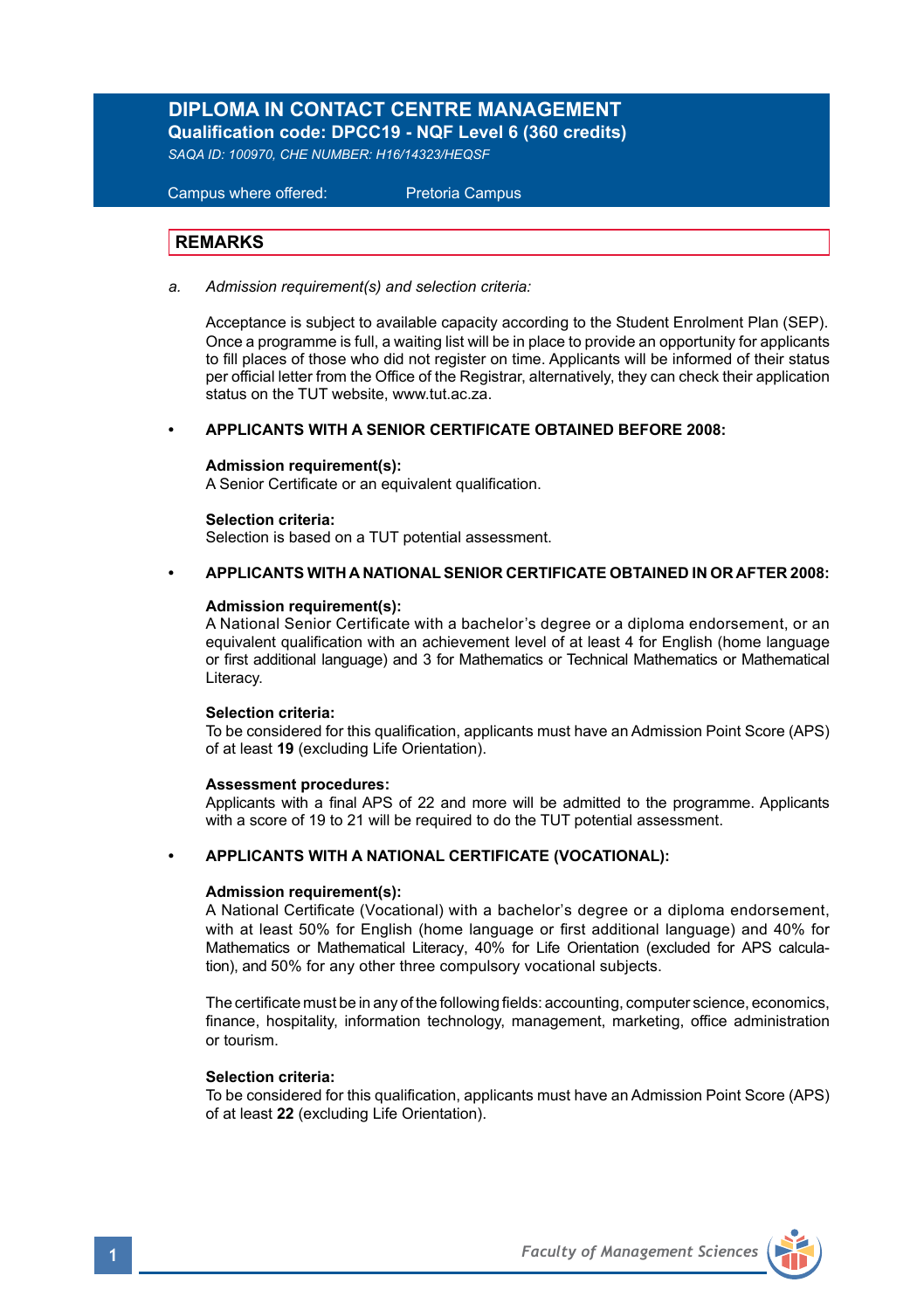#### **Assessment procedures:**

Applicants with a final APS of 22 and more will be admitted to the programme. Applicants with a score of 19 to 21 will be required to do the TUT potential assessment.

- *b. Recognition of Prior Learning (RPL), equivalence and status:* See Chapter 30 of Students' Rules and Regulations.
- *c. Intake for the qualification:* January only.
- *d. Presentation:*

 Day classes. Block-mode classes are offered on Saturdays to students who have relevant work experience in contact centre environment. Candidates must submit proof of relevant work experience upon application. The offering of block-mode classes is subject to sufficient capacity.

- *e. Minimum duration:* Three years.
- *f. Exclusion and readmission:* See Chapter 2 of Students' Rules and Regulations.
- *g. WIL in Contact Centre Management II and III:* See Chapter 5 of Students' Rules and Regulations.

# **CURRICULUM**

| <b>FIRST YEAR</b>                 |                                              |              |               |                               |  |  |
|-----------------------------------|----------------------------------------------|--------------|---------------|-------------------------------|--|--|
| <b>CODE</b>                       | <b>MODULE</b>                                | <b>NOF-L</b> | <b>CREDIT</b> | <b>PREREQUISITE MODULE(S)</b> |  |  |
| <b>CAP105X</b>                    | Communication for Academic<br>Purposes       | (5)          | (10)          |                               |  |  |
| CCM105D                           | Contact Centre Management I                  | (5)          | (24)          |                               |  |  |
| CCR105D                           | <b>Contact Centre Customer</b><br>Relation I | (5)          | (24)          |                               |  |  |
| CCT105D                           | Contact Centre Technology I                  | (5)          | (24)          |                               |  |  |
| CPL105X                           | Computer Literacy                            | (5)          | (10)          |                               |  |  |
| <b>HRM105D</b>                    | Human Resource Management I                  | (5)          | (24)          |                               |  |  |
| <b>INI125D</b>                    | Information Literacy I<br>(block module)     | (5)          | (2)           |                               |  |  |
| <b>LFI125X</b>                    | Life Skills I (block module)                 | (5)          | (2)           |                               |  |  |
| TOTAL CREDITS FOR THE FIRST YEAR: |                                              |              | 120           |                               |  |  |

### **SECOND YEAR**

| <b>CODE</b>                                | <b>MODULE</b>                                                                                                                             | <b>NOF-L</b>      | <b>CREDIT</b>        | <b>PREREQUISITE MODULE(S)</b>                                            |
|--------------------------------------------|-------------------------------------------------------------------------------------------------------------------------------------------|-------------------|----------------------|--------------------------------------------------------------------------|
| CCC <sub>206</sub> D<br>CCM206D<br>CCR206D | <b>Contact Centre Communication</b><br>Contact Centre Management II<br><b>Contact Centre Customer</b><br><b>Relation II</b>               | (6)<br>(6)<br>(6) | (24)<br>(24)<br>(24) | <b>Contact Centre Management I</b><br>Contact Centre Customer Relation I |
| CCT206D<br>CCX226D                         | Contact Centre Technology II<br><b>WIL in Contact Centre</b><br>Management II (block module)<br>(offered in the first or second semester) | (6)<br>(6)        | (24)<br>(10)         | Contact Centre Technology I                                              |
| HRM206D                                    | Human Resource Management II (6)                                                                                                          |                   | (24)                 | Human Resource Management I                                              |
|                                            | TOTAL CREDITS FOR THE SECOND YEAR:                                                                                                        | 130               |                      |                                                                          |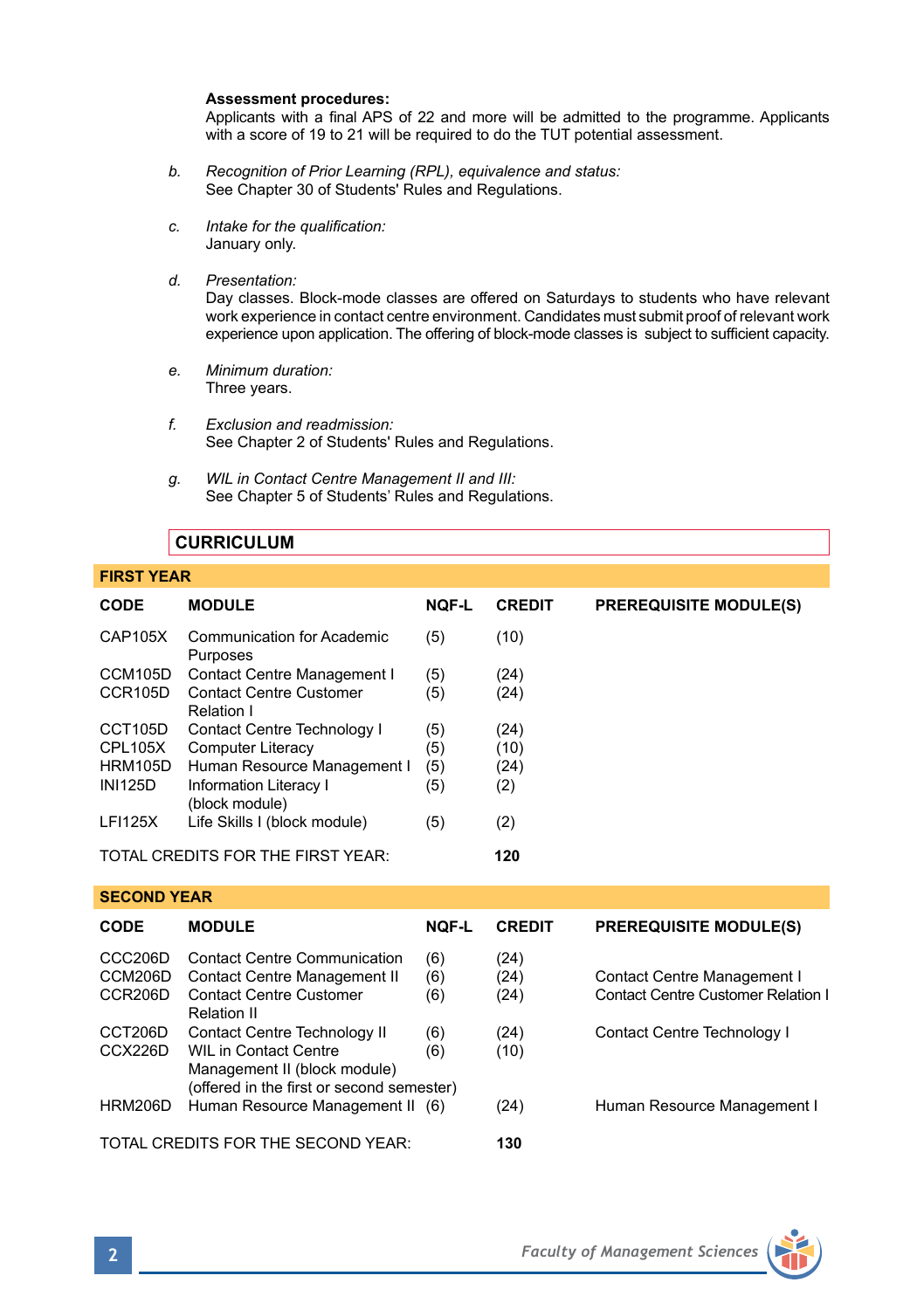| CODE               | <b>MODULE</b>                                                                                                 | <b>NOF-L</b> | <b>CREDIT</b> | <b>PREREQUISITE MODULE(S)</b>                                       |
|--------------------|---------------------------------------------------------------------------------------------------------------|--------------|---------------|---------------------------------------------------------------------|
| CCM306D<br>CCR306D | Contact Centre Management III<br><b>Contact Centre Customer</b><br><b>Relation III</b>                        | (6)<br>(6)   | (30)<br>(30)  | Contact Centre Management II<br>Contact Centre Customer Relation II |
| CCX326D            | <b>WIL in Contact Centre</b><br>Management III (block module)<br>(offered in the first or second<br>semester) | (6)          | (26)          | WII in Contact Centre<br>Management II                              |
| HRM306D            | Human Resource Management III (6)                                                                             |              | (24)          | Human Resource Management II                                        |
|                    | TOTAL CREDITS FOR THE THIRD YEAR:                                                                             |              | 110           |                                                                     |
|                    | TOTAL CREDITS FOR THE QUALIFICATION:                                                                          |              | 360           |                                                                     |

# **MODULE INFORMATION (OVERVIEW OF SYLLABUS)**

The syllabus content is subject to change to accommodate industry changes. Please note that a more detailed syllabus is available at the Department or in the study guide that is applicable to a particular module. At time of publication, the syllabus content was defined as follows:

**C**

**THIRD YEAR** 

# **COMMUNICATION FOR ACADEMIC PURPOSES (CAP105X) 4 X 3-HOUR PAPER**

### *(Module custodian: Department of Applied Languages)*

A workable knowledge of English is an essential skill for any graduate who is required to conduct themselves successfully in a professional working environment. This module will equip students with the competencies required to compose a selection of written texts related to communicating both internally and externally within a professional environment. In addition, the module includes strategies that are essential for the effective communication in various situations, including small groups to avoid unproductive conflict, a multicultural context, etc. (Total tuition time: not available)

# **COMPUTER LITERACY (CPL105X) CONTINUOUS ASSESSMENT**

### *(Module custodian: End User Computing Unit)*

Students have to acquire foundational knowledge in computing fundamentals, essential digital skills in key applications based on MS Office Suite and network basics (i.e. MS Outlook and Internet). Students will do online exams that are mapped with SAQA. (Total tuition time: not available)

# **CONTACT CENTRE CUSTOMER RELATION I (CCR105D) 1 X 3-HOUR PAPER**

# *(Module custodian: Department of Business and Information Management Services)*

An introduction to service delivery within a contact centre environment. Creating memorable employee-customer experiences and positive workplace environments. Managing employees serving customers, building a team culture and exploring various factors that negatively influences customer service. (Total tuition time: ± 90 hours)

# **CONTACT CENTRE CUSTOMER RELATION II (CCR206D) 1 X 3-HOUR PAPER**

*(Module custodian: Department of Business and Information Management Services)* Understand the fundamental principles of the customer relations and building long-term customer relationships.

Promoting true customer loyalty in order to drive profits and improve service delivery. The core of this module is to understand what customers want and need by focusing on service quality and customer satisfaction within contact centres. (Total tuition time: ± 90 hours)



**3** *Faculty of Management Sciences*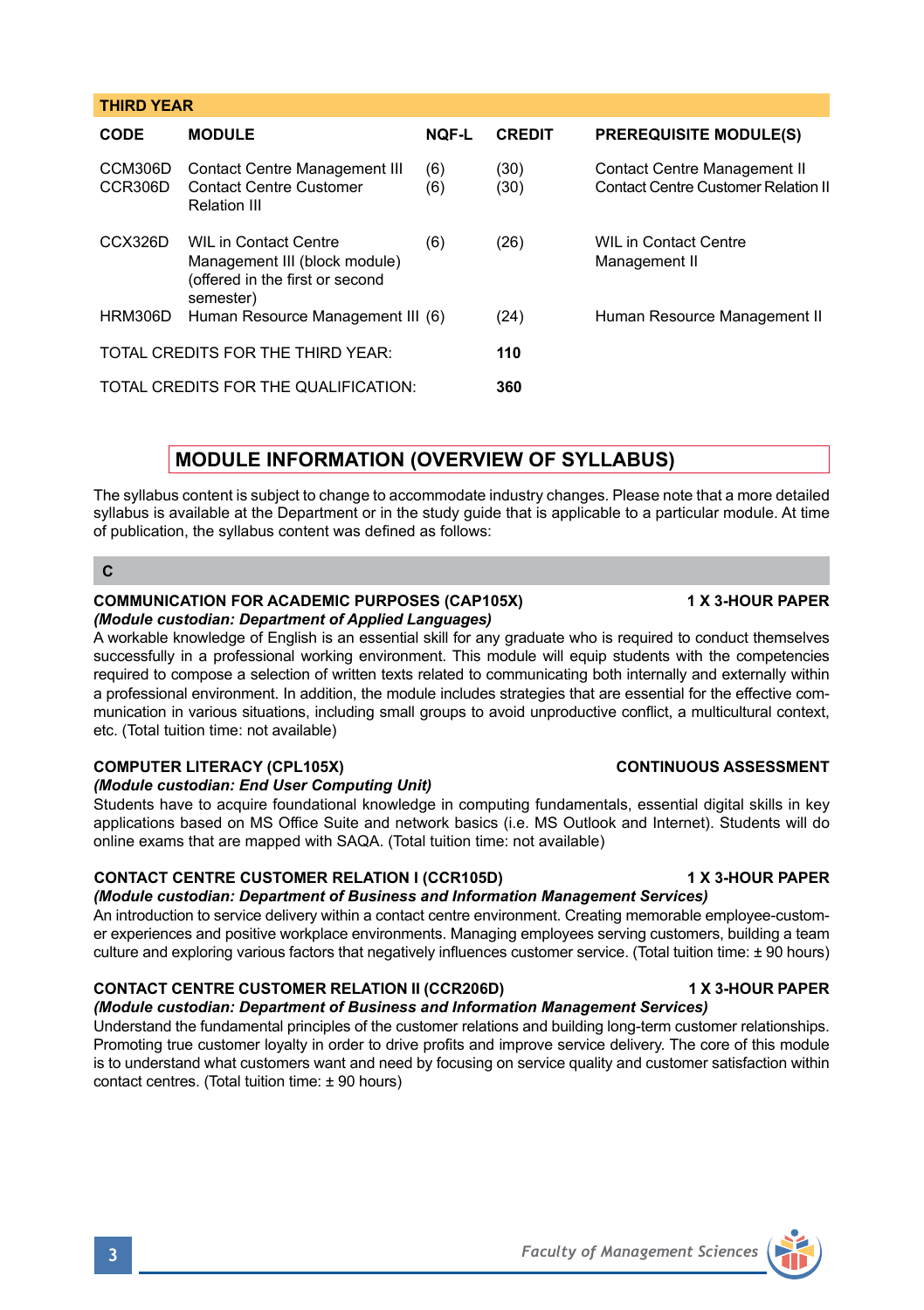### **CONTACT CENTRE CUSTOMER RELATION III (CCR306D) 1 X 3-HOUR PAPER**

### *(Module custodian: Department of Business and Information Management Services)*

Manage the customer base that drives revenue and generates higher margins. Identify essential metrics for Customer Relationship Management (CRM) evaluation and optimisation. Meet performance and profitability goals. Provides a robust foundation in CRM principles and practices in assisting the contact centre to achieve excellent customer satisfaction. (Total tuition time: ± 90 hours)

### **CONTACT CENTRE COMMUNICATION (CCC206D) 1 X 3-HOUR PAPER**

*(Module custodian: Department of Business and Information Management Services)* Communicating complex information reliably and coherently using appropriate professional or occupational

conventions, formats and technologies for a given context within the contact centre. Writing skills: responding to email queries and customer complaint letters, writing weekly and monthly reports, minutes of team meetings and quality assurance reports. (Total tuition time: ± 90 hours)

### **CONTACT CENTRE MANAGEMENT I (CCM105D) 1 X 3-HOUR PAPER**

*(Module custodian: Department of Business and Information Management Services)* An overview of the management of a contact centre, with the emphasis on basic business principles and industry and product knowledge. (Total tuition time: ± 96 hours)

### **CONTACT CENTRE MANAGEMENT II (CCM206D) 1 X 3-HOUR PAPER**

*(Module custodian: Department of Business and Information Management Services)* Creating world-class contact centre management skills, focusing on management principles, decision-making, productivity, contact centre administration, quality management, etc. (Total tuition time: ± 96 hours)

### **CONTACT CENTRE MANAGEMENT III (CCM306D) 1 X 3-HOUR PAPER**

*(Module custodian: Department of Business and Information Management Services)* Creating contact centre management skills, focusing on advanced business principles, logistic management, introduction to project management and information management. (Total tuition time: ± 96 hours)

### **CONTACT CENTRE TECHNOLOGY I (CCT105D) CONTINUOUS ASSESSMENT**

*(Module custodian: Department of Business and Information Management Services)* A study of the latest technology in the contact centre environment in an effort to enable students to use the basic technology and to inform them of the latest developments and trends. (Total tuition time: ± 96 hours)

# **CONTACT CENTRE TECHNOLOGY II (CCT206D) CONTINUOUS ASSESSMENT**

### *(Module custodian: Department of Business and Information Management Services)*

A focus on information management and the integration of technology in the contact centre. (Total tuition time: ± 96 hours)

# **H**

# **HUMAN RESOURCE MANAGEMENT I (HRM105D) 1 X 3-HOUR PAPER**

# *(Module custodian: Department of People Management and Development)*

A broad frame of reference regarding basic psychology and social perception that can be understood in the workplace, that include themes such as individual differences, human abilities, personality, frustration, conflict, stress, perception, learning, memory, attitudes, social perception, role theory and group dynamics. Students are introduced to the role of Human Resource Management that forms the basis for the second year level of this module. (Total tuition time: ± 90 hours)

# **HUMAN RESOURCE MANAGEMENT II (HRM206D) 1 X 3-HOUR PAPER**

# *(Module custodian: Department of People Management and Development)*

The purpose of this module is to equip students with the applied competence to operate within a Human Resources Management environment. students will acquire specific skills and knowledge in the following areas: Job design and job analysis; Recruitment and selection; Employee on-boarding, motivation and retention, Career management; Performance management and appraisal and managing compensation and benefits. (Total tuition time: ± 90 hours)